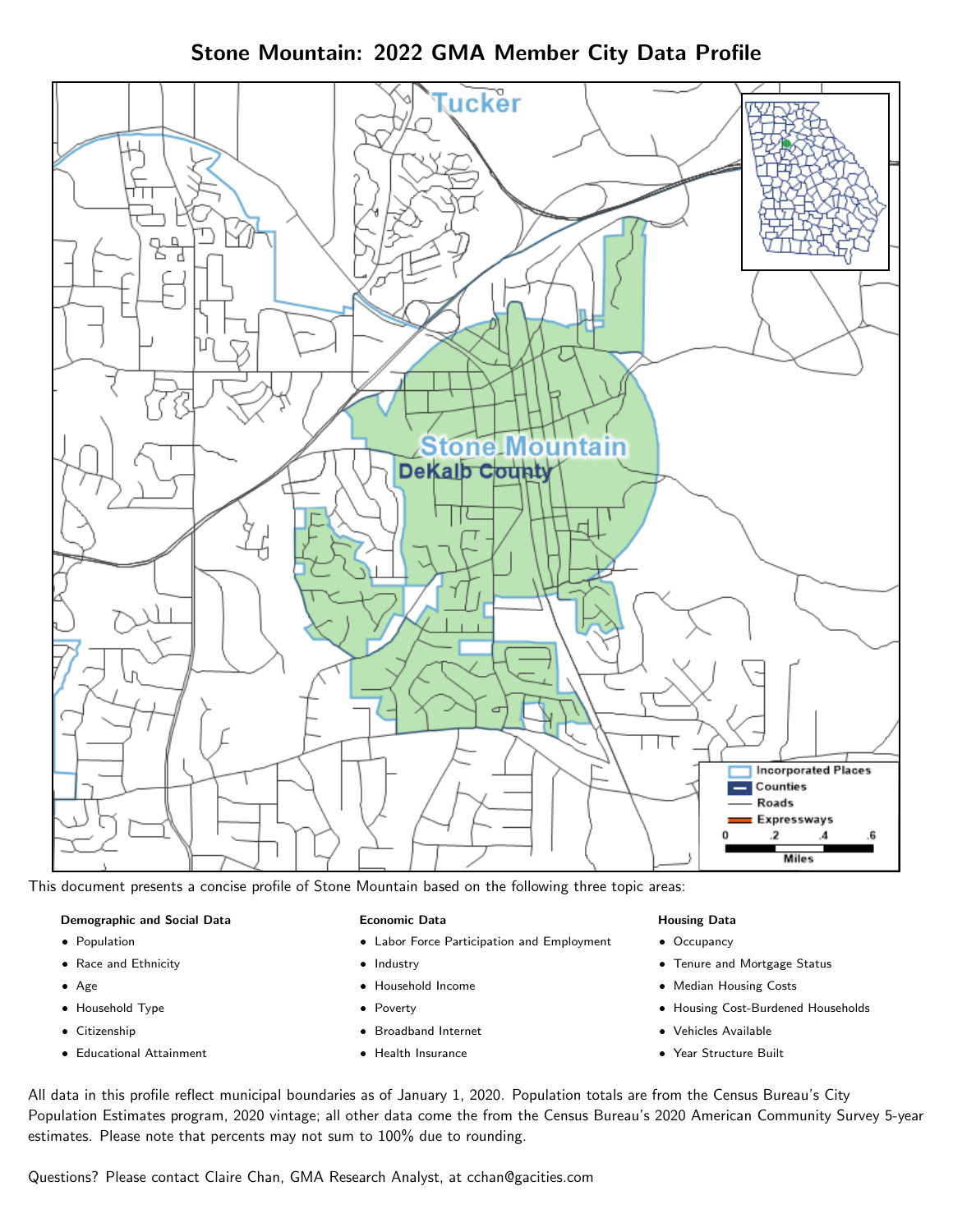# Stone Mountain: Demographic and Social





**Citizenship** 



Source: American Community Survey, 2020 5-year estimates, table B05002 Source: American Community Survey, 2020 5-year estimates, table B15002



Source: U.S. Census Bureau, City Population Estimates, 2020 vintage Source: American Community Survey, 2020 5-year estimates, table B03002

### Household Type



Source: American Community Survey, 2020 5-year estimates, table B01001 Source: American Community Survey, 2020 5-year estimates, table B11001

#### Educational Attainment



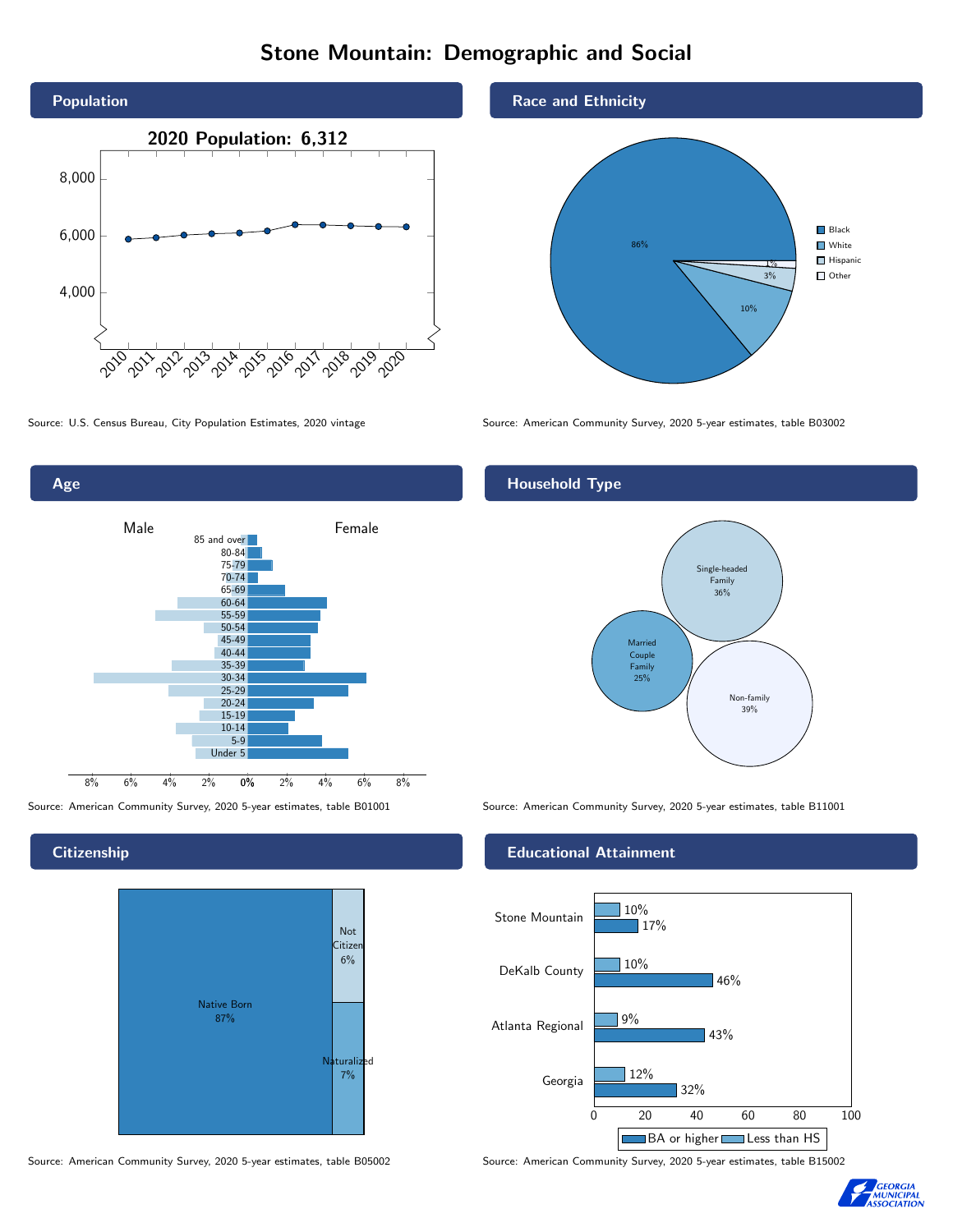# Stone Mountain: Economic



Source: American Community Survey, 2020 5-year estimates, table B23001 Note: Unemployment rate is based upon the civilian labor force.

## Household Income 0 50,000 100,000 150,000 200,000 250,000 Georgia Atlanta Regional DeKalb County Stone Mountain \$85,691 \$102,841 \$95,218 \$55,054 \$61,224 \$73,272 \$65,116 \$42,894 Mean Median

Source: American Community Survey, 2020 5-year estimates, tables B19013 and B19025 Source: American Community Survey, 2020 5-year estimates, table B17010



#### Industry

| Agriculture, forestry, fishing and hunting, and mining      | $0\%$ |
|-------------------------------------------------------------|-------|
| Construction                                                | $1\%$ |
| Manufacturing                                               | 6%    |
| <b>Wholesale Trade</b>                                      | $1\%$ |
| <b>Retail Trade</b>                                         | 13%   |
| Transportation and warehousing, and utilities               | 14%   |
| Information                                                 | $2\%$ |
| Finance and insurance, real estate, rental, leasing         | 4%    |
| Professional, scientific, mgt, administrative, waste mgt    | 9%    |
| Educational services, and health care and social assistance | 22%   |
| Arts, entertainment, recreation, accommodation, food        | 21%   |
| service                                                     |       |
| Other services, except public administration                | 6%    |
| Public administration                                       | $2\%$ |

Source: American Community Survey, 2020 5-year estimates, table C24030

## Poverty



### Health Insurance



Source: American Community Survey, 2020 5-year estimates, table B28002 Source: American Community Survey, 2020 5-year estimates, table B18135